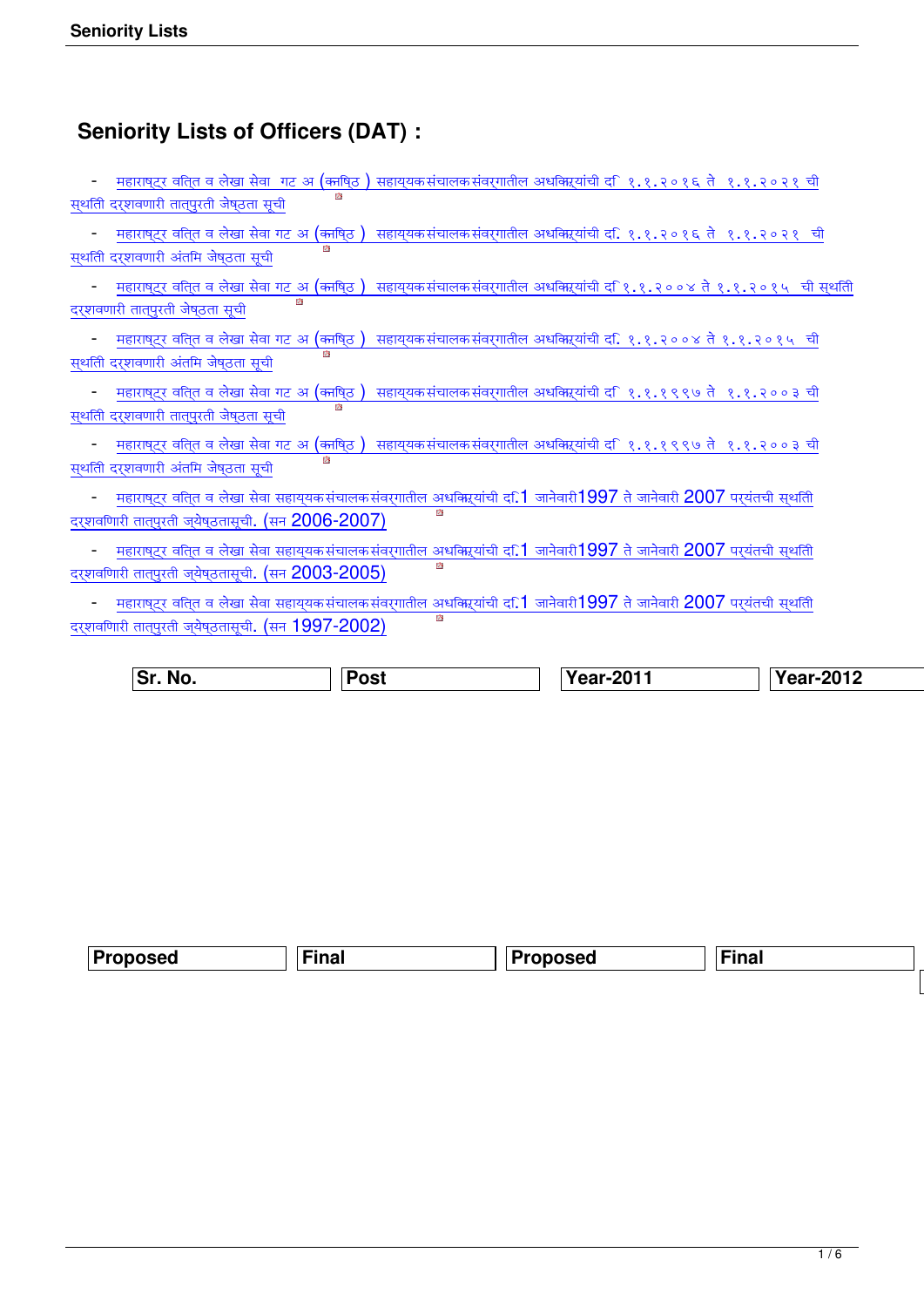



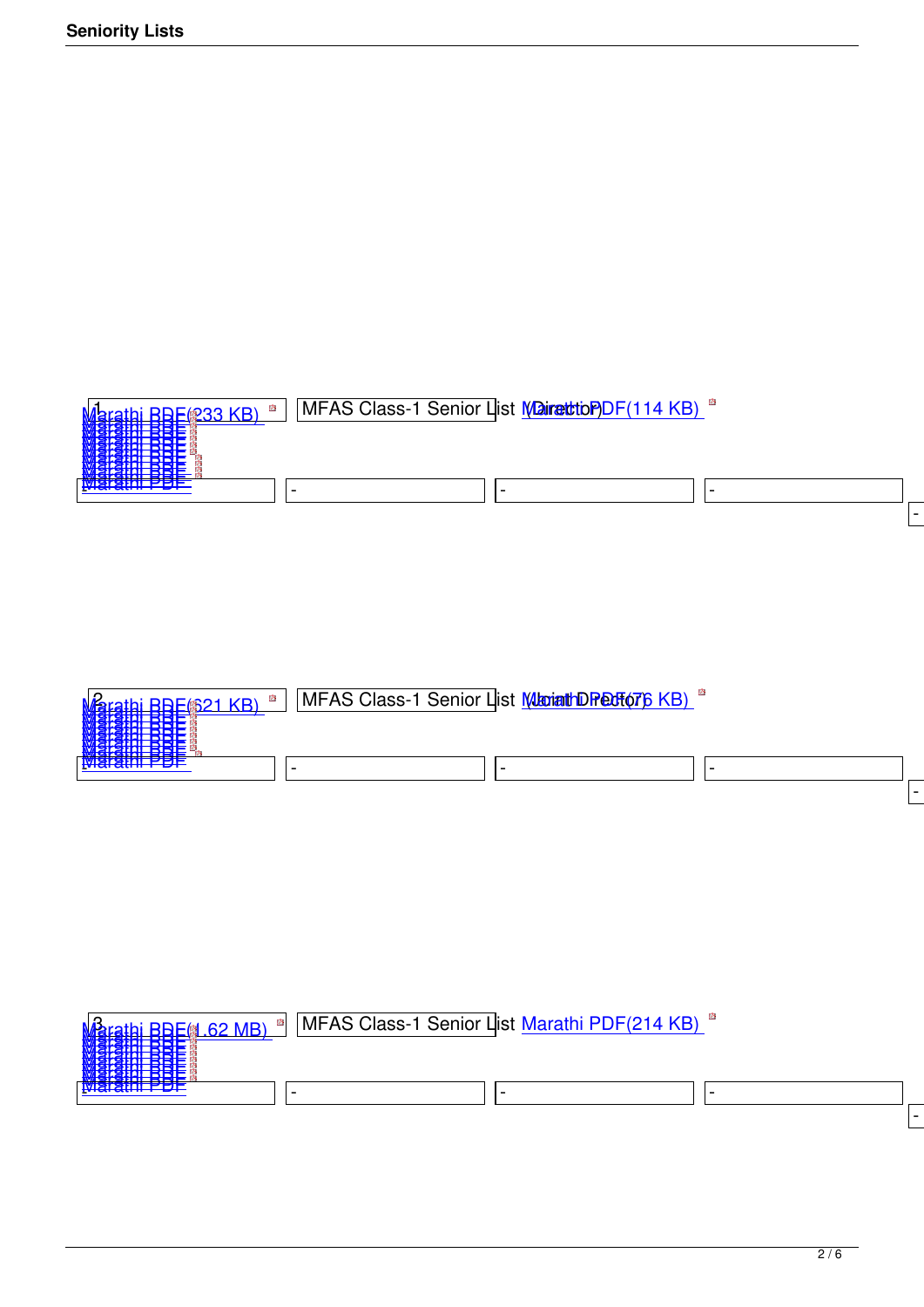| <b>SHEATAYAYA_IVE</b><br><u>"谢谢说明书书书</u> | [MFAS Class-1 Junior List Marathi PDF(354 KB) |  |
|------------------------------------------|-----------------------------------------------|--|
| ĦĦ<br>ее                                 |                                               |  |
|                                          |                                               |  |
|                                          |                                               |  |

| 内<br>rathi BBE <i>l</i> (02 KB)<br>---------<br><u> ESTERN SIDE</u><br>m RRF<br>4-11AL 24212<br>A-1181 - 11-11- | MFAS Class-2 (Gazeted) Listrathi PDF(544 KB) <sup>"</sup> |  |
|-----------------------------------------------------------------------------------------------------------------|-----------------------------------------------------------|--|
| <b>Rustra</b>                                                                                                   |                                                           |  |

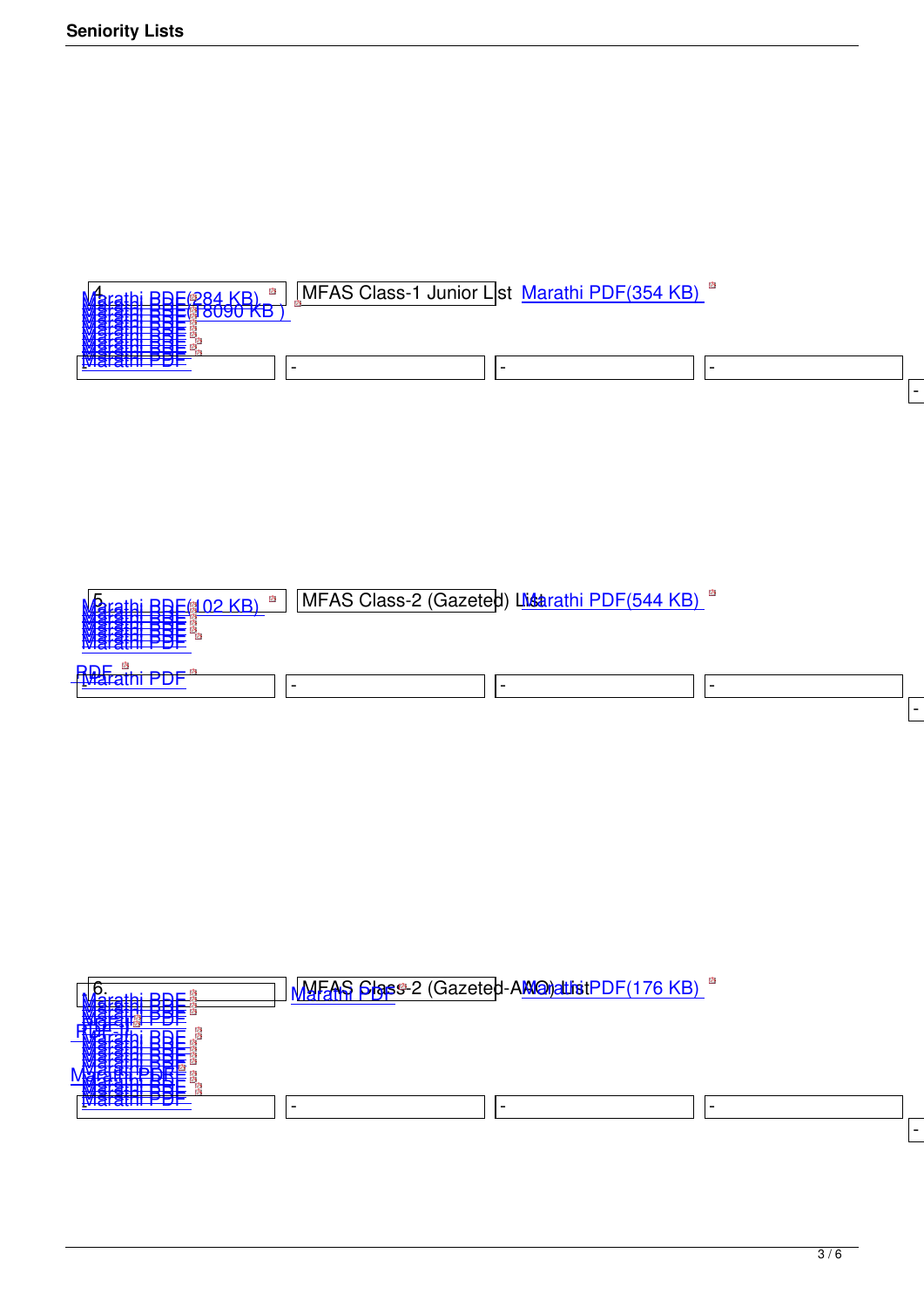| Sr. No.  | <b>Post</b> | <b>Year-2013</b> | <b>Year-2014</b> |   |
|----------|-------------|------------------|------------------|---|
|          |             |                  |                  |   |
|          |             |                  |                  |   |
|          |             |                  |                  |   |
|          |             |                  |                  |   |
|          |             |                  |                  |   |
| Proposed | Final       | <b>Proposed</b>  | Final            |   |
|          |             |                  |                  | P |

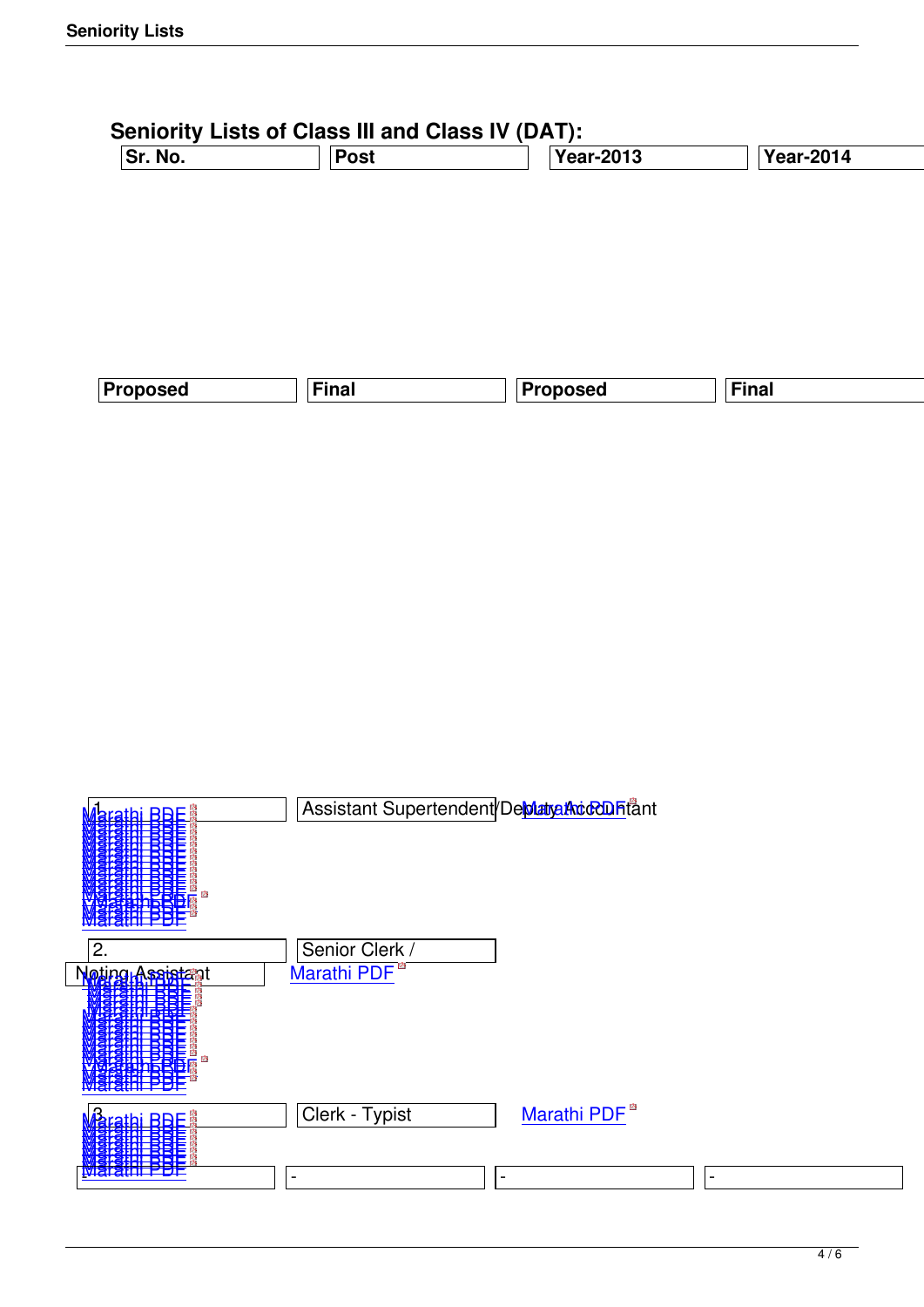

- **[Pay &](images/stories/senioritylist/2020/class_4_dat_2020_temp.pdf)[a](images/stories/senioritylist/dat/2021/Class4_proposed_2021.pdf)mp; Accounts Office, Mumbai**
- **Konkan Region**
- **Pune Region**
- **Nashik Region**
- **Aurangabad Region**
- **Nagpur Region**